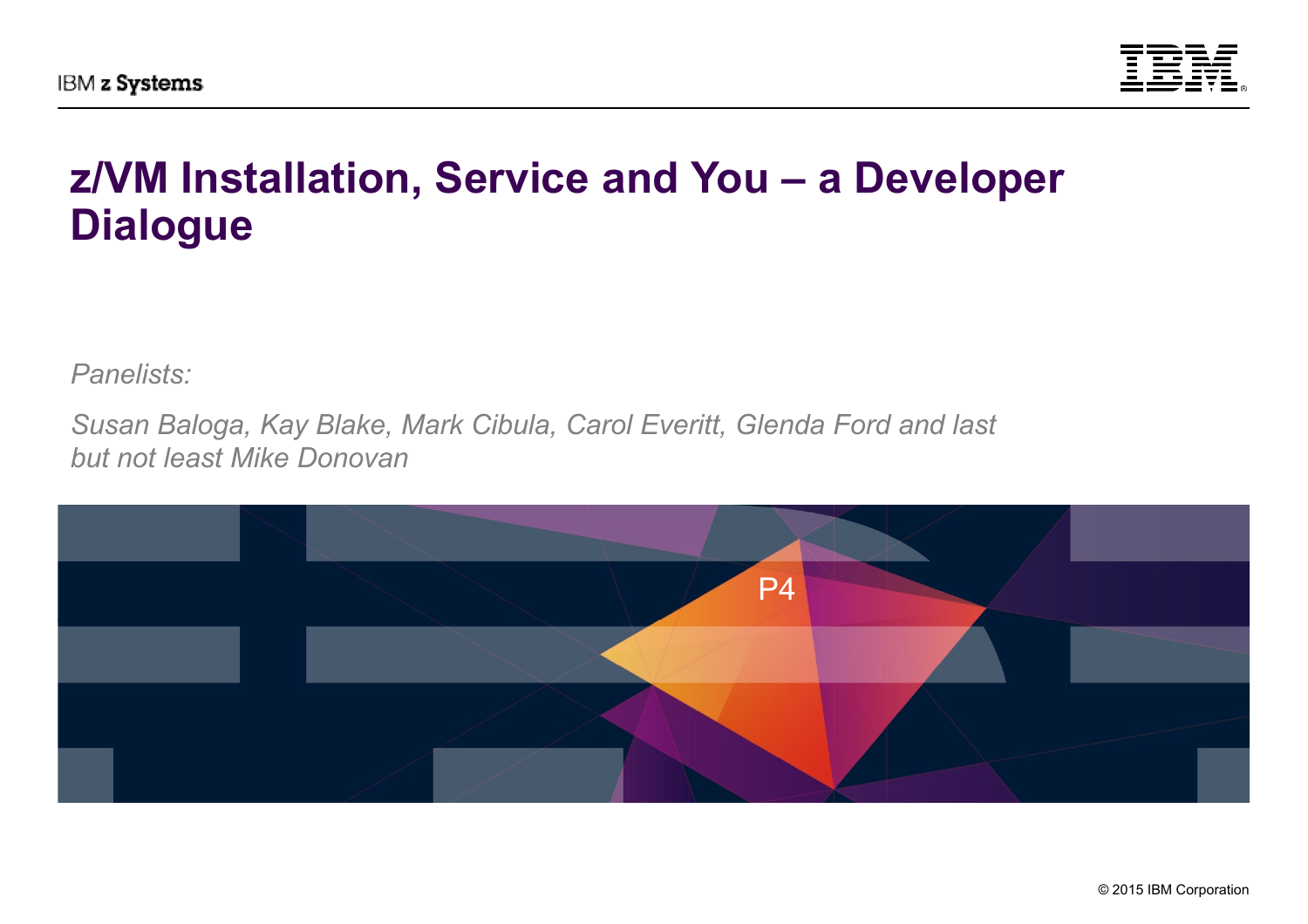## **Trademarks**

**The following are trademarks of the International Business Machines Corporation in the United States, other countries, or both.**

Not all common law marks used by IBM are listed on this page. Failure of a mark to appear does not mean that IBM does not use the mark nor does it mean that the product is not actively marketed or is not significant within its relevant market.

Those trademarks followed by ® are registered trademarks of IBM in the United States; all others are trademarks or common law marks of IBM in the United States.

#### For a complete list of IBM Trademarks, see www.ibm.com/legal/copytrade.shtml:

\*, IBM Systems, IBM System z10®, IBM System Storage® , IBM System Storage DS®, IBM BladeCenter®, IBM System z®, IBM System p®, IBM System i®, IBM System x®, IBM IntelliStation®, IBM Power Architecture®, IBM SureOne®, IBM Power Systems™, POWER®, POWER6®, POWER7®, POWER8®, Power ®, IBM z/OS®, IBM AIX®, IBM i, IBM z/VSE®, IBM z/VM ®, IBM i5/OS®, IBM zEnterprise®, Smarter Planet™ ,Storwize®, XIV® , PureSystems™, PureFlex™, PureApplication™ , IBM Flex System™ , Smarter Storage

#### **The following are trademarks or registered trademarks of other companies.**

Adobe, the Adobe logo, PostScript, and the PostScript logo are either registered trademarks or trademarks of Adobe Systems Incorporated in the United States, and/or other countries. Cell Broadband Engine is a trademark of Sony Computer Entertainment, Inc. in the United States, other countries, or both and is used under license therefrom.

Java and all Java-based trademarks are trademarks of Sun Microsystems, Inc. in the United States, other countries, or both.

Microsoft, Windows, Windows NT, and the Windows logo are trademarks of Microsoft Corporation in the United States, other countries, or both.

Intel, Intel logo, Intel Inside, Intel Inside logo, Intel Centrino, Intel Centrino logo, Celeron, Intel Xeon, Intel SpeedStep, Itanium, and Pentium are trademarks or registered trademarks of Intel Corporation or its subsidiaries in the United States and other countries.

UNIX is a registered trademark of The Open Group in the United States and other countries.

Linux is a registered trademark of Linus Torvalds in the United States, other countries, or both.

ITIL is a registered trademark, and a registered community trademark of the Office of Government Commerce, and is registered in the U.S. Patent and Trademark Office.

IT Infrastructure Library is a registered trademark of the Central Computer and Telecommunications Agency, which is now part of the Office of Government Commerce.

\* All other products may be trademarks or registered trademarks of their respective companies.

#### **Notes**:

Performance is in Internal Throughput Rate (ITR) ratio based on measurements and projections using standard IBM benchmarks in a controlled environment. The actual throughput that any user will experience will vary depending upon considerations such as the amount of multiprogramming in the user's job stream, the I/O configuration, the storage configuration, and the workload processed. Therefore, no assurance can be given that an individual user will achieve throughput improvements equivalent to the performance ratios stated here.

IBM hardware products are manufactured from new parts, or new and serviceable used parts. Regardless, our warranty terms apply.

All customer examples cited or described in this presentation are presented as illustrations of the manner in which some customers have used IBM products and the results they may have achieved. Actual environmental costs and performance characteristics will vary depending on individual customer configurations and conditions.

This publication was produced in the United States. IBM may not offer the products, services or features discussed in this document in other countries, and the information may be subject to change without notice. Consult your local IBM business contact for information on the product or services available in your area.

All statements regarding IBM's future direction and intent are subject to change or withdrawal without notice, and represent goals and objectives only.

Information about non-IBM products is obtained from the manufacturers of those products or their published announcements. IBM has not tested those products and cannot confirm the performance, compatibility, or any other claims related to non-IBM products. Questions on the capabilities of non-IBM products should be addressed to the suppliers of those products. Prices subject to change without notice. Contact your IBM representative or Business Partner for the most current pricing in your geography.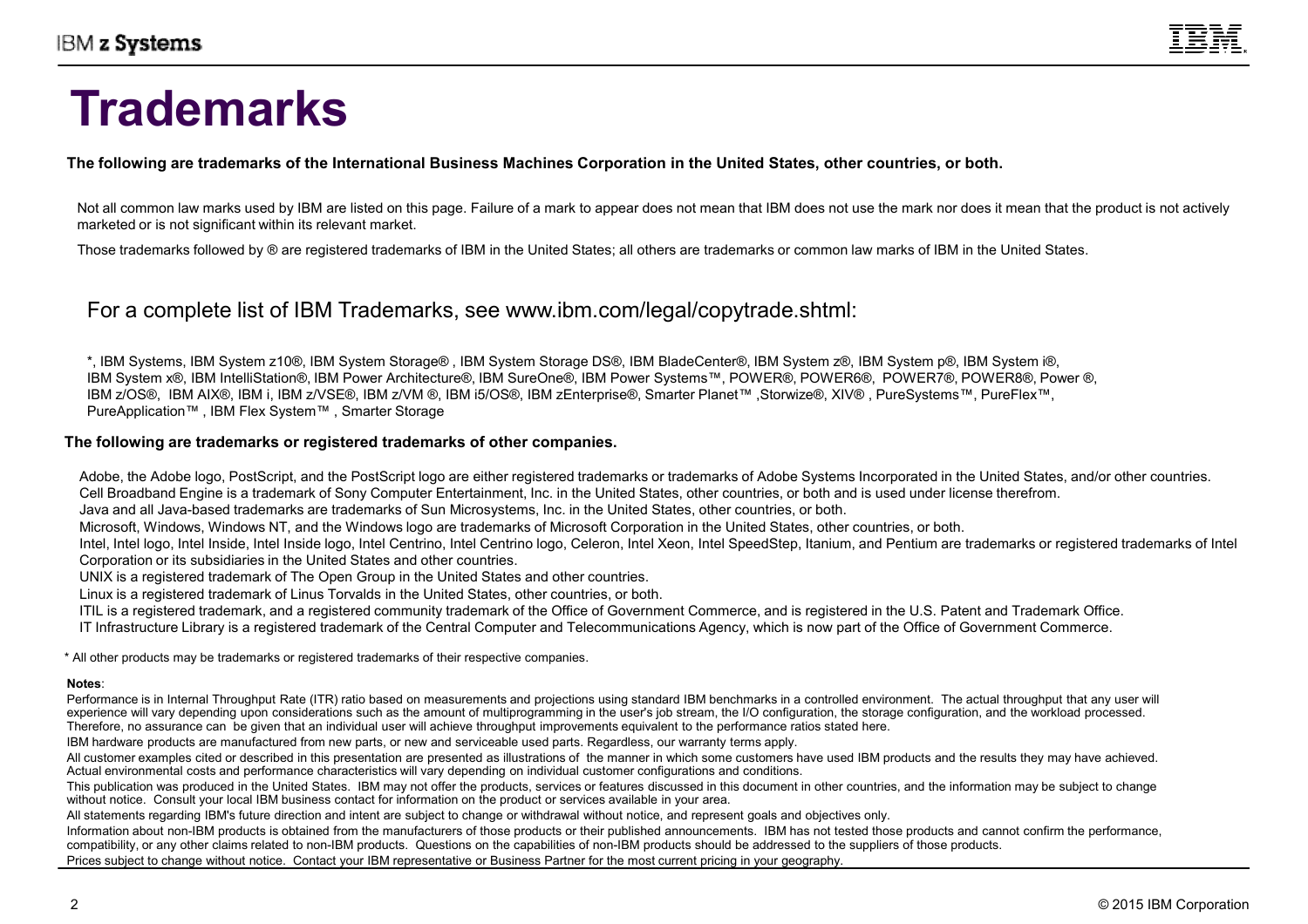

#### **Disclaimer**

The information contained in this document has not been submitted to any formal IBM test and is distributed on an "AS IS" basis without any warranty either express or implied. The use of this information or the implementation of any of these techniques is a customer responsibility and depends on the customer's ability to evaluate and integrate them into the operational environment. While each item may have been reviewed by IBM for accuracy in a specific situation, there is no guarantee that the same or similar results will be obtained elsewhere. Customers attempting to adapt these techniques to their own environments do so at their own risk.

In this document, any references made to an IBM licensed program are not intended to state or imply that only IBM's licensed program may be used; any functionally equivalent program may be used instead.

Any performance data contained in this document was determined in a controlled environment and, therefore, the results which may be obtained in other operating environments may vary significantly. Users of this document should verify the applicable data for their specific environments.

It is possible that this material may contain reference to, or information about, IBM products (machines and programs), programming, or services that are not announced in your country. Such references or information must not be construed to mean that IBM intends to announce such IBM products, programming or services in your country.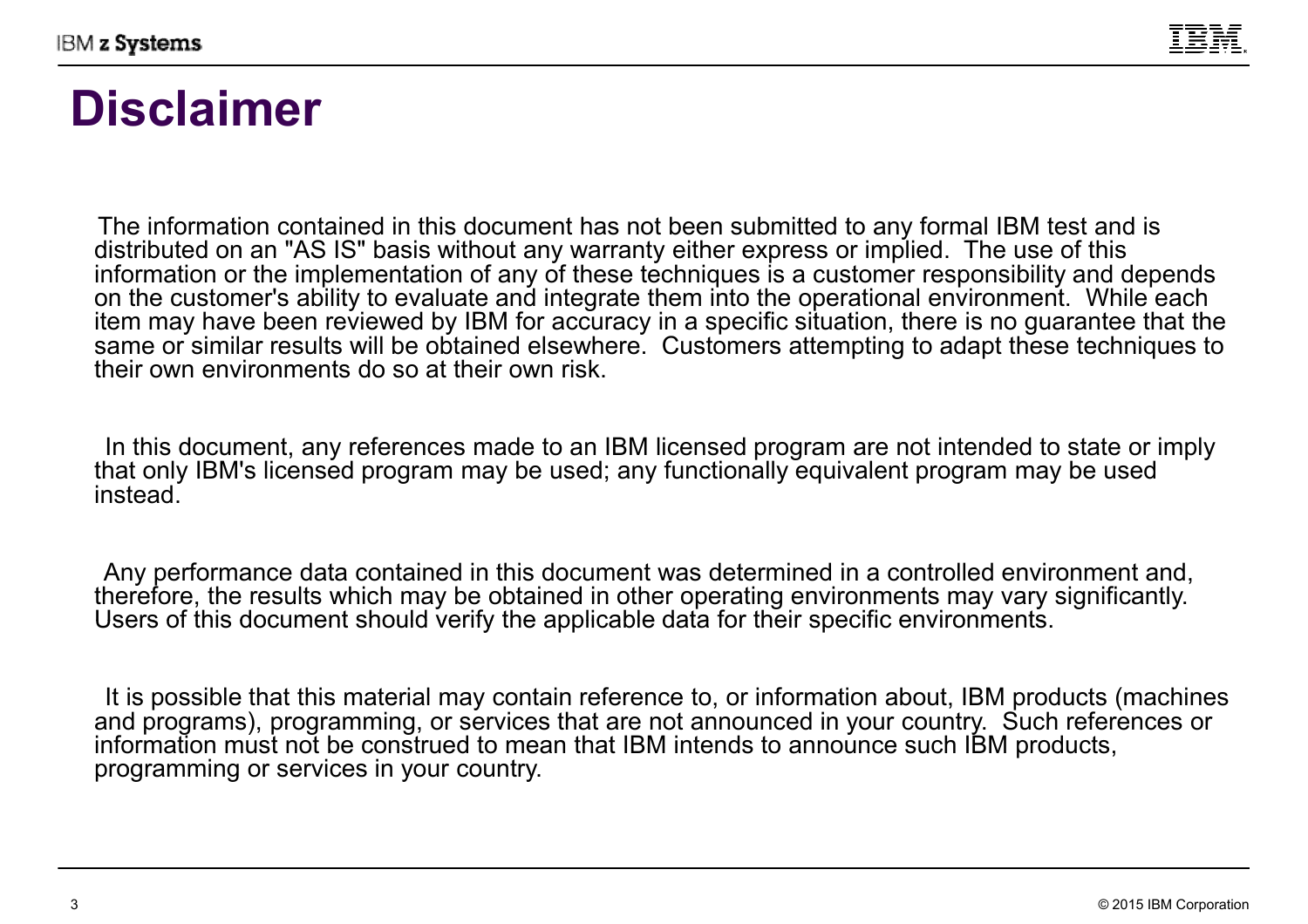

### **Agenda**

**- Overview of Installation Options** 

**- Overview of Service Changes** 

**Panel Discussion**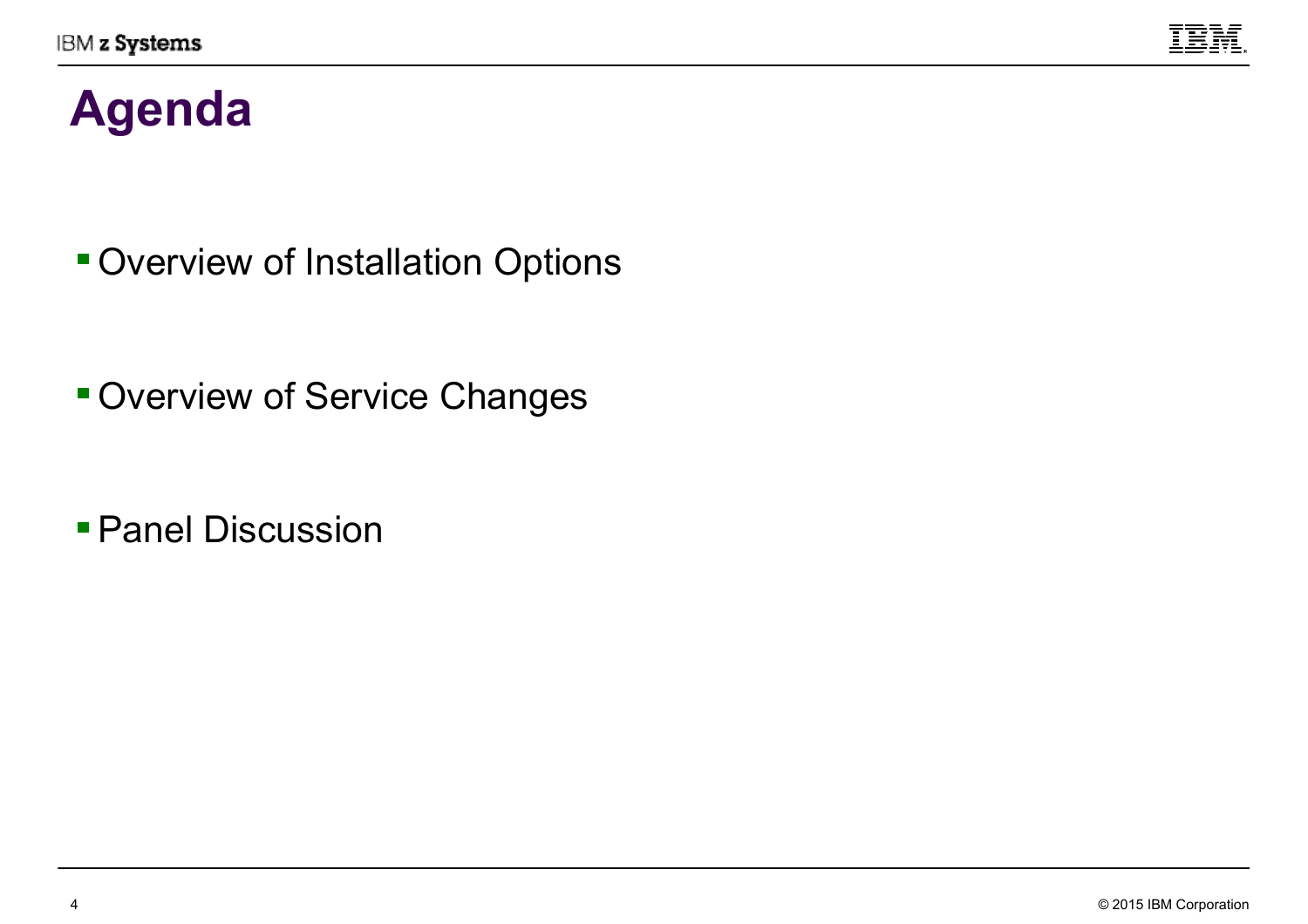#### **Overview of Installation Options (available in 6.2/6.3)**

- Improved automation for install
	- **One to four members installed with two commands** 
		- **INSTPLAN**
		- **INSTALL**
	- **RSU service automatically applied during installation**
- Upgrade Installation Easier upgrade for your existing system to the new level of z/VM
	- **Moves new code into existing environment**
	- Upgrade each member of an SSI with minimal outage for the SSI cluster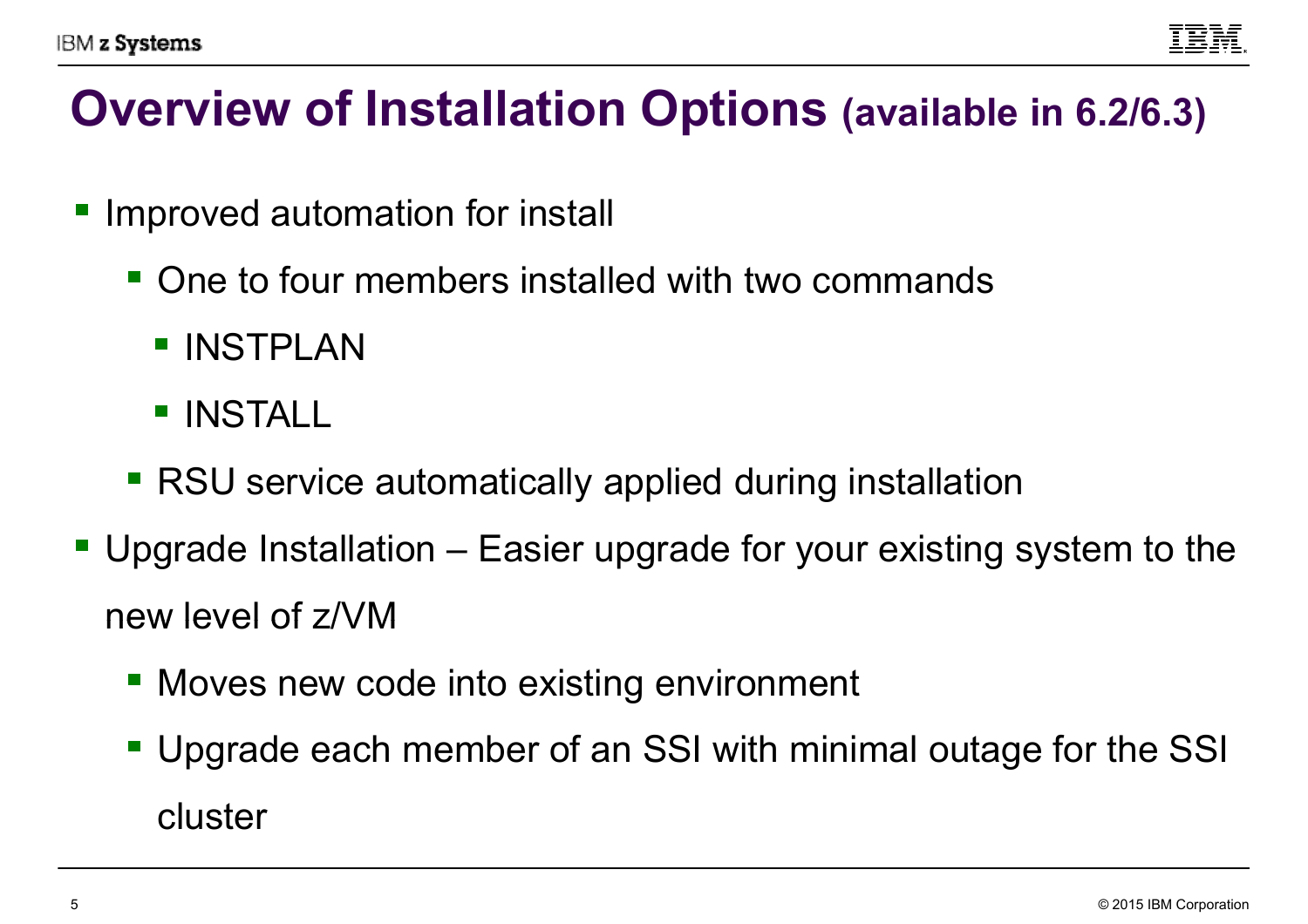

#### **Overview of Service Changes**

- **Revamped Service Guide**
- Install service once per cluster: move to production on each member independently
- **Enhanced SERVICE STATUS information to report service and** production levels on all members of a cluster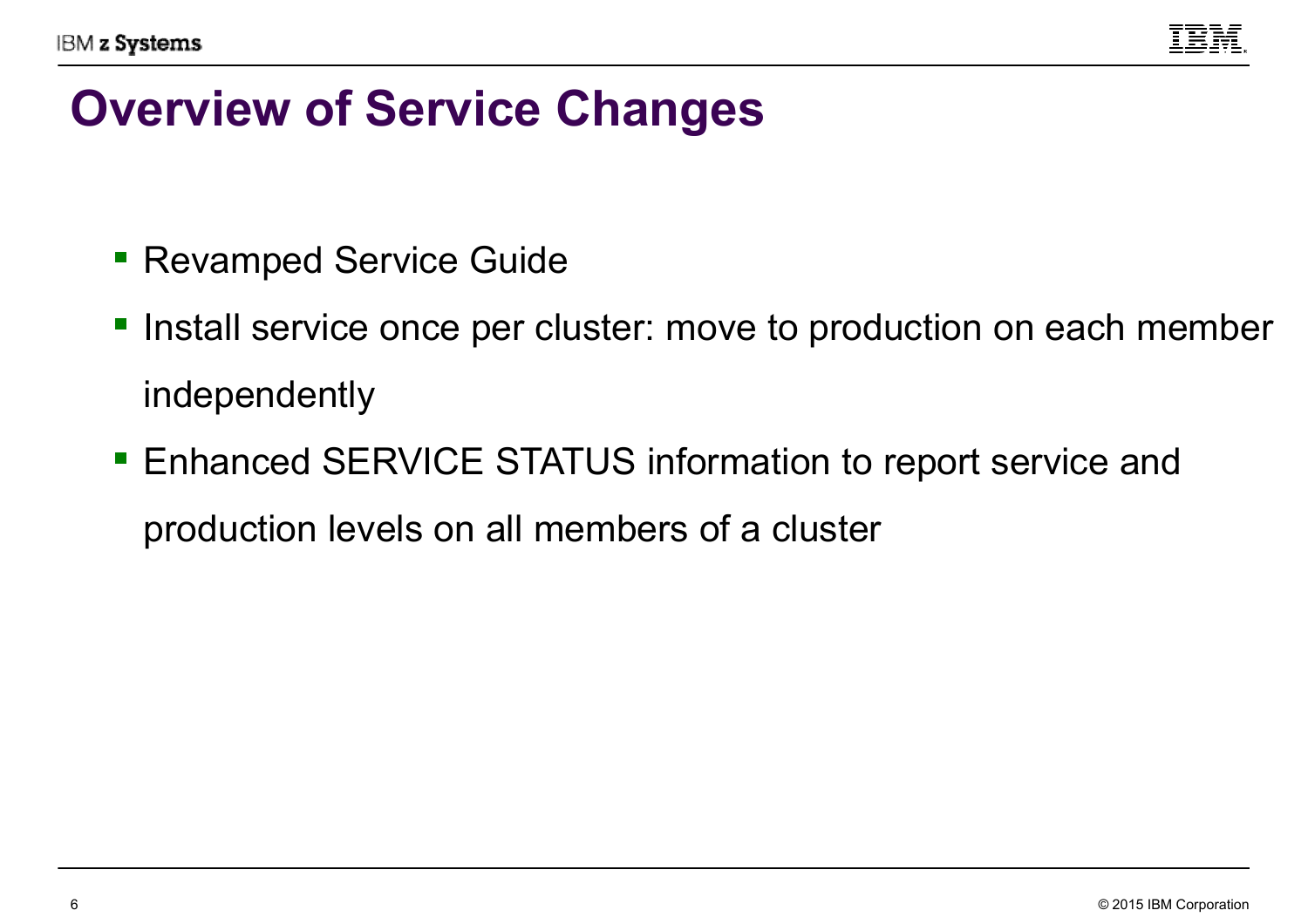

#### **Which install update has improved your experience?**

#### **□ Upgrade Installation comments?**  $\Box$  Ordering comments we could pass along to IBM fulfilment? ■ Media delivery choices (anyone still require Tapes?)

# **Any suggestions for Installation and/or Service?**

Additional Service Query Tools **Time to move off Mod 3's for installation? Any automation suggestions?**  $\blacksquare$ My number one install/service wish list item is  $\_$ Panel discussion (I've always wanted to ask IBM Install and Service ?)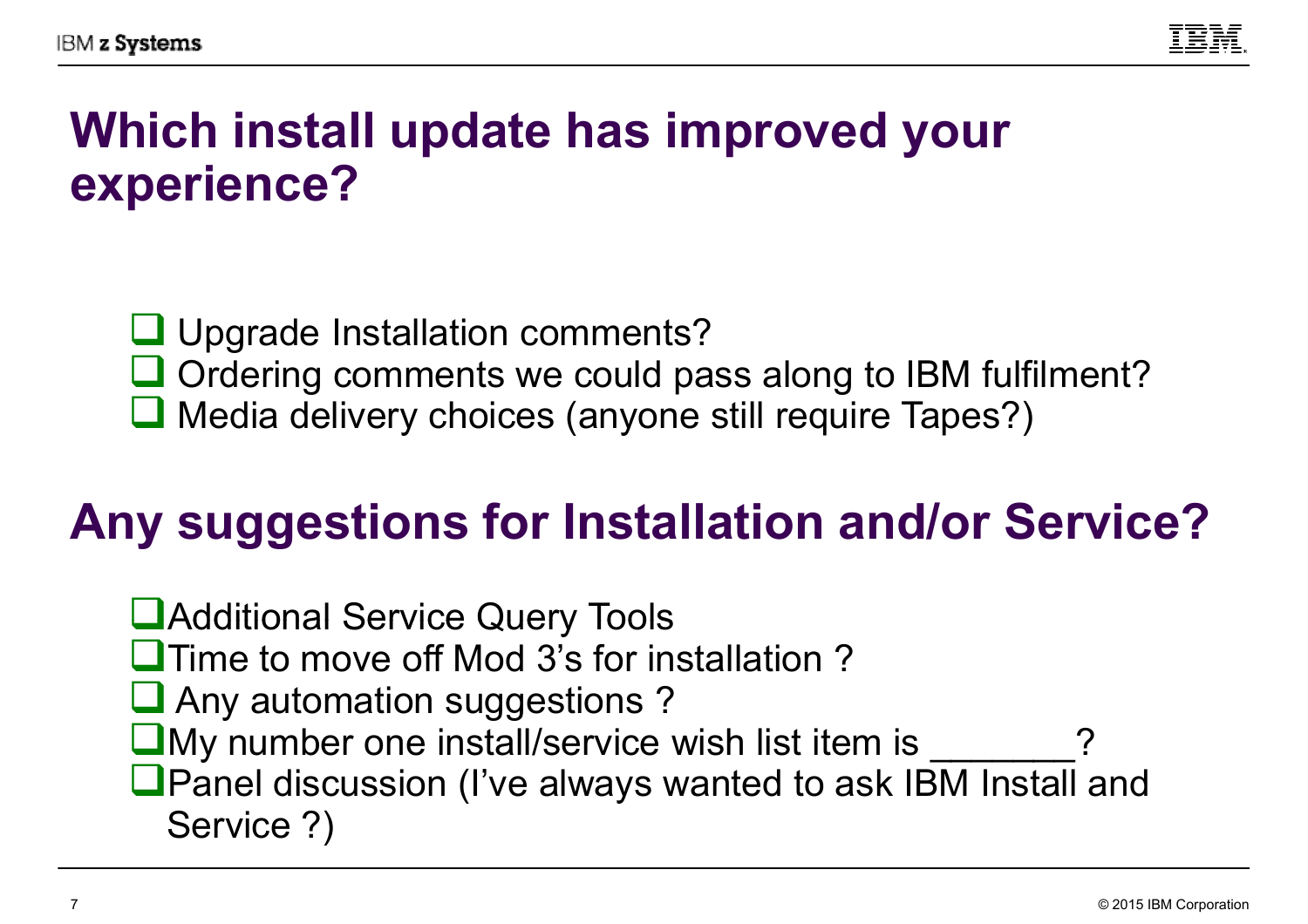

## **Additional Resources**

#### **L**Ordering

- Shopz: http://www.ibm.com/software/ShopzSeries
- Shopz Users Guide: http://www-304.ibm.com/software/shopzseries/ShopzSeries\_public.wss?ac tion=guide

#### **Installation**

- Tips: http://www.vm.ibm.com/install/tips
- $\Box$  Electronic Installation Instructions: http://www.vm.ibm.com/install/prodinst.html

#### **Service**

Tips: http://www.vm.ibm.com/service/tips Recommended Service (RSUs): http://www.vm.ibm.com/service/rsu